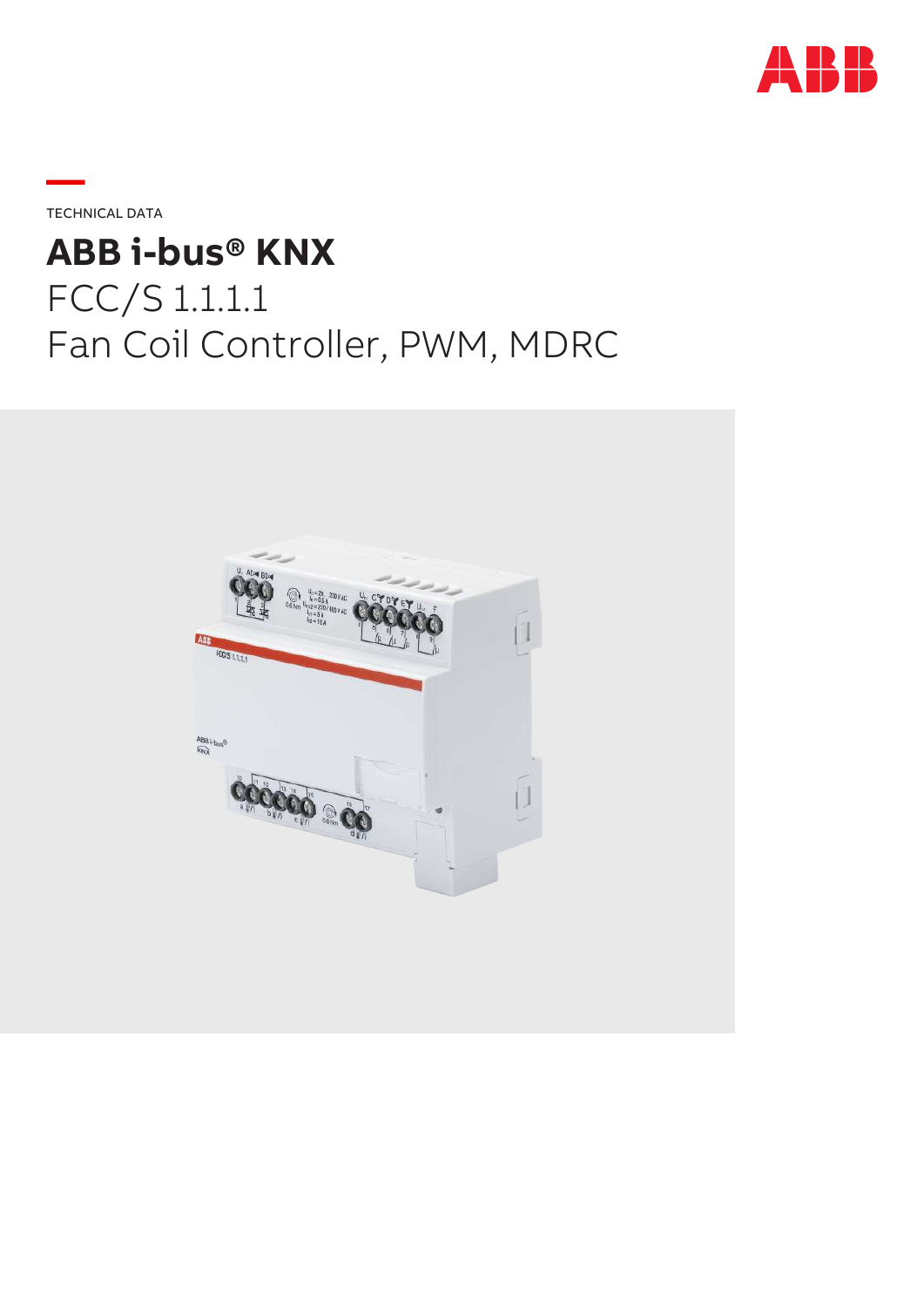# **Device description**

**—**

The device is a modular installation device (MDRC) in proM design. It is designed for installation in electrical distribution boards and small housings with a 35 mm mounting rail (to EN 60715).

The device is KNX-certified and can be used as a product in a KNX system → EU declaration of conformity.

## The device is powered via the bus

(ABB i-bus® KNX) and requires no additional auxiliary voltage supply. The connection to the bus is made via a bus connection terminal on the front of the housing. The loads are connected to the outputs using screw terminals → terminal designation on the housing.

The software application Engineering Tool Software (ETS) is used for physical address assignment and parameterization.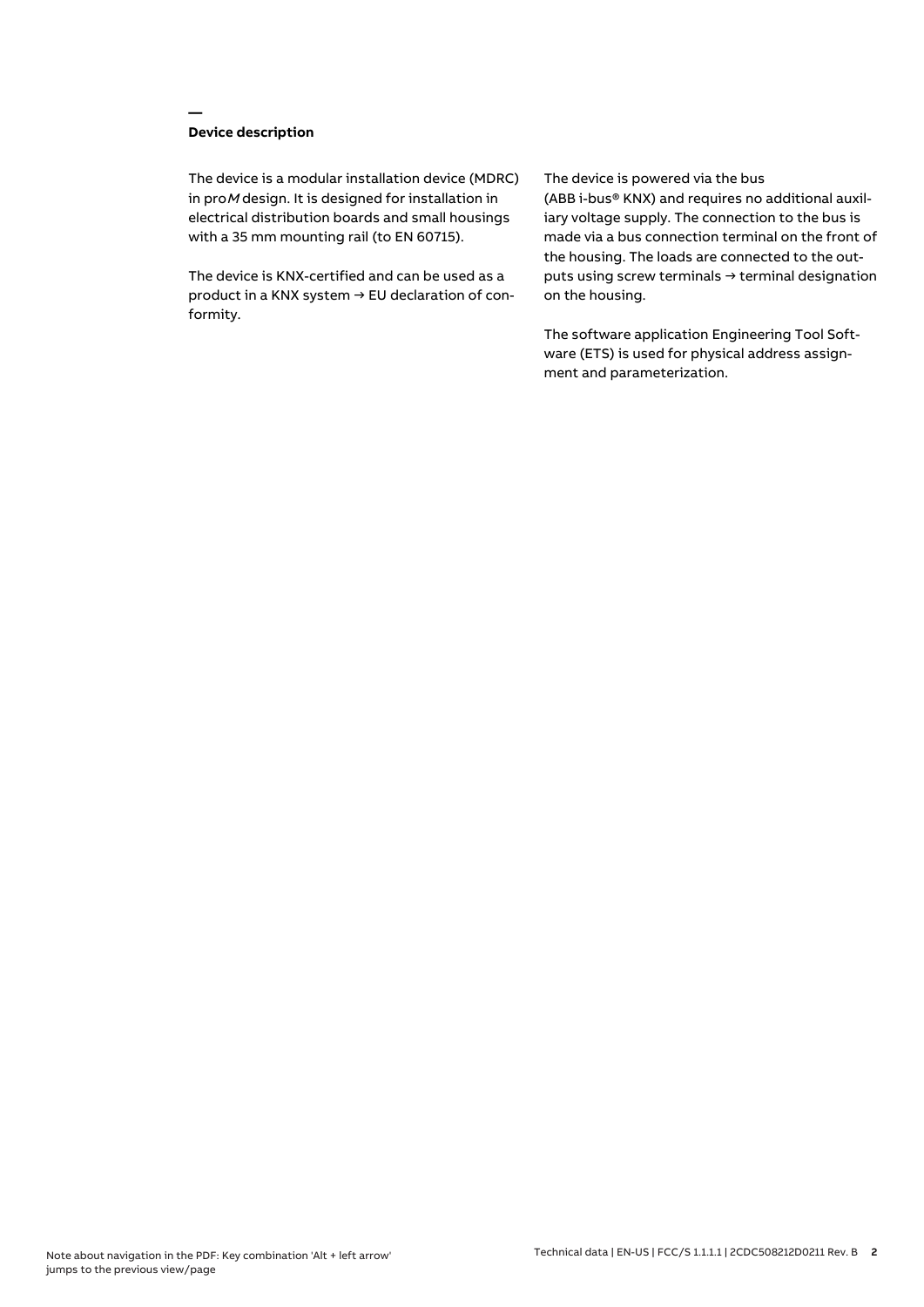# **Device functions**

**—**

The following device functions are available for controlling a fan coil unit:

- Controller
- Actuator device

## **Controller**

The internal controller is activated in the function as a controller unit. The controller is used to process the data received at the inputs (actual values) or via the bus (ABB i-bus® KNX) (actual values, setpoints and operating mode changes). The control values are calculated from the data received and transmitted to the outputs.

# **Actuator device**

The internal controller is deactivated in the function as an actuator. The control values for activating the outputs are calculated by an external controller and received via the bus (ABB i-bus® KNX).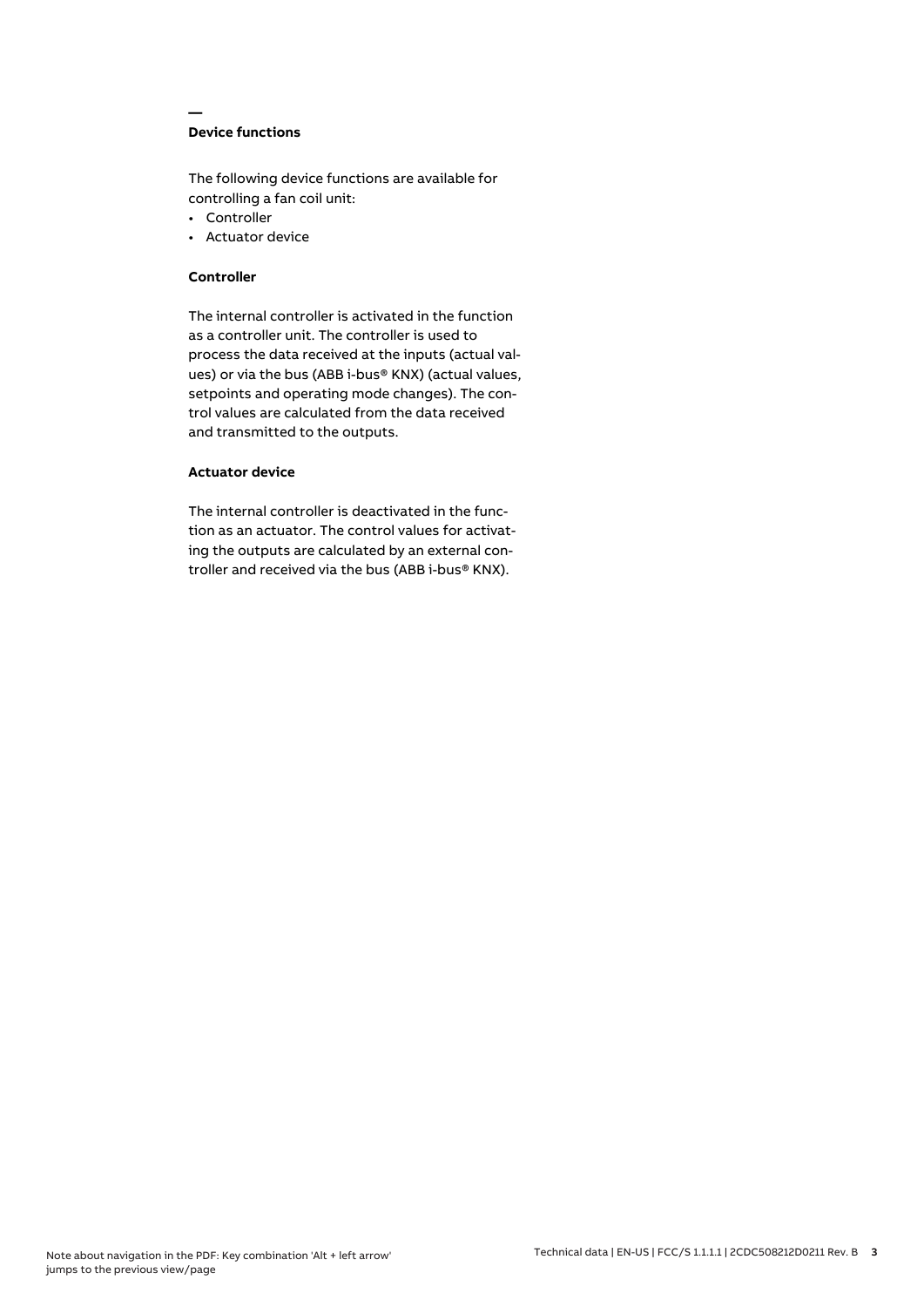# **Connections**

**—**

The devices possess the following connections, depending on the product variant:

- 4 inputs for sensors or an analog room control unit (SAF/A or SAR/A)
- 2 valve outputs for activating valve drives (FCC/ S 1.4.1.1: 1 valve output)
- 1 fan output
- 1 relay output (FCC/S 1.4.1.1 : no relay output)
- 1 bus connection

## **Fan output**

The tables below provide an overview of the maximum number of devices that can be connected to the individual product variants.

|                                               | FCC/S<br>1.1.1.1 | FCC/S<br>1.1.2.1 | FCC/S<br>1.2.1.1  | FCC/S<br>1.2.2.1         | FCC/S<br>1.3.1.1  | FCC/S<br>1.3.2.1         | FCC/S<br>1.4.1.1         | FCC/S<br>1.5.1.1             | FCC/S<br>1.5.2.1         |
|-----------------------------------------------|------------------|------------------|-------------------|--------------------------|-------------------|--------------------------|--------------------------|------------------------------|--------------------------|
| Discrete speed fans<br>$(1 \ldots 3$ -speeds) |                  |                  |                   |                          | $\qquad \qquad -$ | $\overline{\phantom{m}}$ |                          | $\qquad \qquad \blacksquare$ | $\overline{\phantom{0}}$ |
| Continuous fans<br>(010V)                     | -                | -                | $\qquad \qquad -$ | $\overline{\phantom{a}}$ |                   |                          | $\overline{\phantom{0}}$ |                              |                          |

# **Relay output 16 A**

|                 | FCC/S   | FCC/S   | FCC/S   | FCC/S   | FCC/S   | FCC/S   | FCC/S   | FCC/S   | FCC/S   |
|-----------------|---------|---------|---------|---------|---------|---------|---------|---------|---------|
|                 | 1.1.1.1 | 1.1.2.1 | 1.2.1.1 | 1.2.2.1 | 1.3.1.1 | 1.3.2.1 | 1.4.1.1 | 1.5.1.1 | 1.5.2.1 |
| Electric heater |         |         |         |         |         |         | $-$     |         |         |

## **Valve outputs**

|                                        | FCC/S<br>1.1.1.1 | FCC/S<br>1.1.2.1         | FCC/S<br>1.2.1.1 | FCC/S<br>1.2.2.1 | FCC/S<br>1.3.1.1         | FCC/S<br>1.3.2.1         | FCC/S<br>1.4.1.1 | FCC/S<br>1.5.1.1 | FCC/S<br>1.5.2.1 |  |
|----------------------------------------|------------------|--------------------------|------------------|------------------|--------------------------|--------------------------|------------------|------------------|------------------|--|
| Thermoelectric valve<br>drives (PWM)   | 2                | 2                        |                  |                  |                          |                          |                  | 2                | 2                |  |
| Motor-driven valve<br>drives (3-point) |                  |                          |                  |                  |                          |                          |                  |                  |                  |  |
| Magnetic valve drives<br>(open/closed) | 2                | $\overline{\phantom{0}}$ |                  |                  |                          |                          |                  | $\overline{c}$   | $\overline{c}$   |  |
| Analog valve drives<br>(010V)          |                  |                          | ς                | 2                | $\overline{c}$           | 2                        |                  |                  |                  |  |
| 6-way valve                            |                  |                          |                  |                  |                          |                          |                  |                  |                  |  |
| VAV damper drive                       |                  |                          | 2                | $\mathcal{P}$    | $\overline{\phantom{0}}$ | $\overline{\phantom{0}}$ |                  |                  |                  |  |
|                                        |                  |                          |                  |                  |                          |                          |                  |                  |                  |  |

## **Physical inputs**

|                             | FCC/S<br>1.1.1.1 | FCC/S<br>1.1.2.1 | FCC/S<br>1.2.1.1 | FCC/S<br>1.2.2.1 | FCC/S<br>1.3.1.1 | FCC/S<br>1.3.2.1 | FCC/S<br>1.4.1.1 | FCC/S<br>1.5.1.1 | FCC/S<br>1.5.2.1 |
|-----------------------------|------------------|------------------|------------------|------------------|------------------|------------------|------------------|------------------|------------------|
| Analog room control<br>unit |                  |                  |                  |                  |                  |                  |                  |                  |                  |
| Binary sensors (floating) 4 |                  |                  | 4                |                  | Δ.               | 4                |                  |                  | 4                |
| Temperature sensors         | 4                | Δ.               | Δ                |                  | Δ.               | 4                |                  | Δ                | 4                |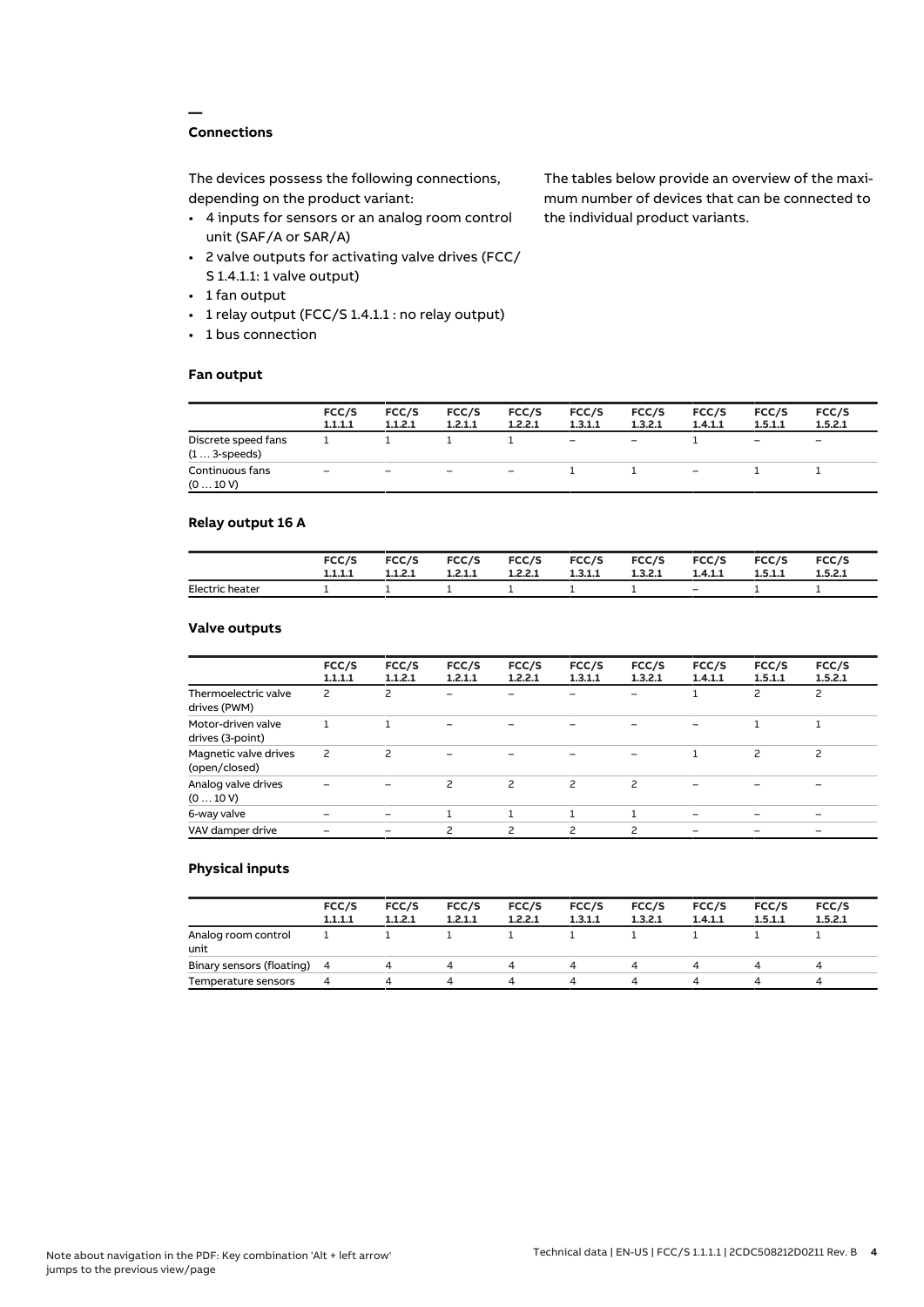# **Inputs**

**—**

| <b>Function</b>              | a | b | c                         |              |
|------------------------------|---|---|---------------------------|--------------|
| Temperature sensor           |   |   |                           |              |
| PT100                        | x | X | $\boldsymbol{\mathsf{x}}$ | $\mathsf{x}$ |
| PT1000                       | x | X | x                         | x            |
| KT/KTY                       | x | x | x                         | x            |
| KT/KT user-defined           | x | x | X                         | $\mathsf{x}$ |
| NTC10k                       | x | x | x                         | x            |
| NTC20k                       | x | x | x                         | x            |
| NI-1000                      | x | x | x                         | x            |
| Analog room control unit     | x |   |                           |              |
| Binary sensor (floating)     | x | X | x                         | $\mathsf{x}$ |
| Dew point sensor (floating)  | x | x | X                         | x            |
| Fill level sensor (floating) | x | X | x                         | $\mathsf{x}$ |
| Window contact (floating)    | x | x | X                         | x            |

## **—**

# **Outputs**

**—**

# **Valve outputs**

| <b>Function</b>                          |      |       |  |
|------------------------------------------|------|-------|--|
| Thermoelectric valve drives (PWM)        |      |       |  |
| Magnetic valve drives (open/closed)      |      |       |  |
| Motor-driven valve drives (3-point)      | open | close |  |
| Fault detection (overload/short circuit) |      |       |  |

#### **—**

# **Fan output**

| <b>Function</b>            | Fan output |  |
|----------------------------|------------|--|
| Number of fan speeds (5 A) |            |  |
|                            |            |  |
|                            | x          |  |
|                            | x          |  |
| Changeover switching       |            |  |
| Step switching             |            |  |

#### **—**

# **Relay output 16 A**

| <b>Function</b>                                | Relay output |
|------------------------------------------------|--------------|
| Use by internal controller for electric heater |              |
| Use as independent switching output            |              |
| Internal connection to a device input          |              |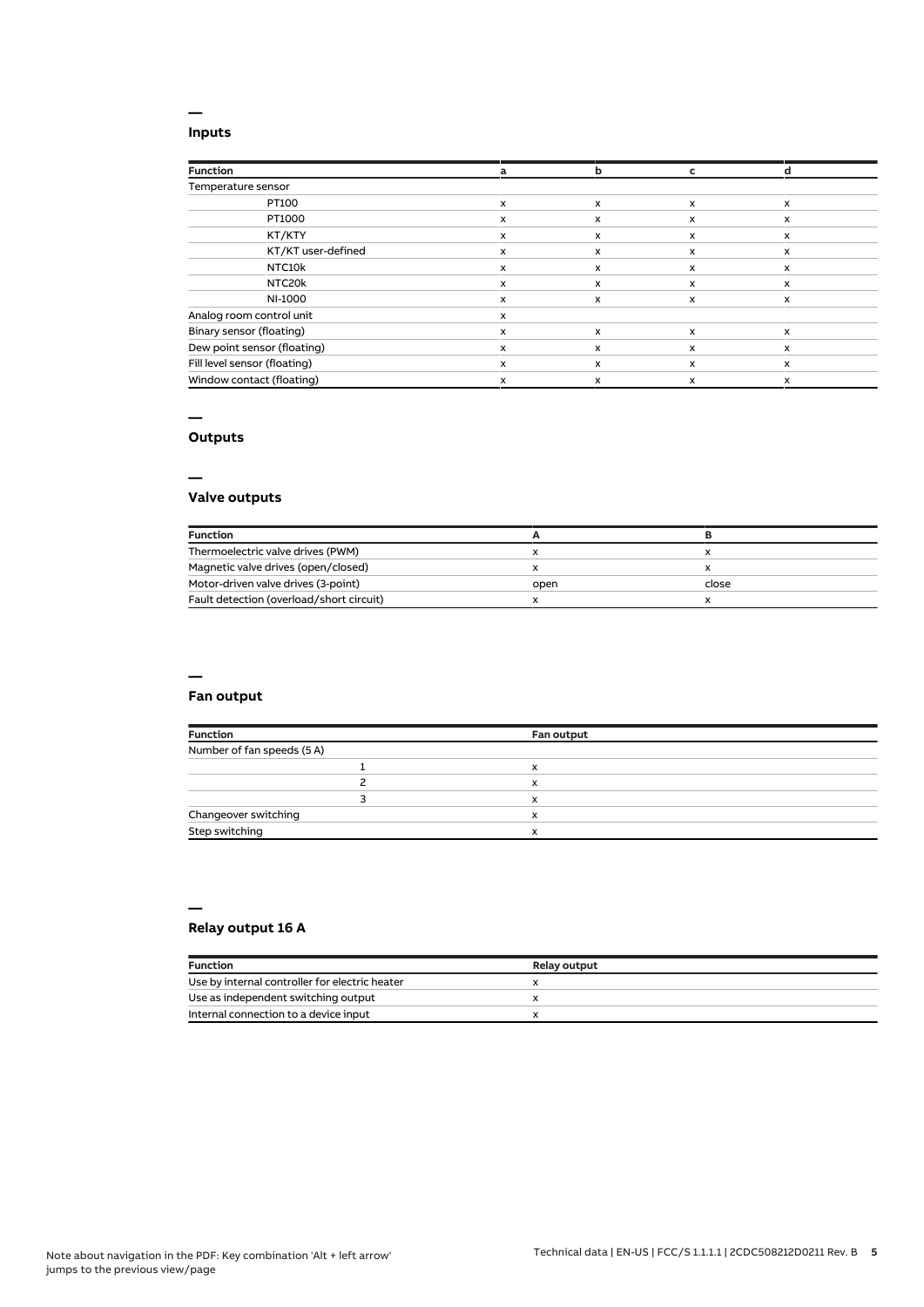**Dimension drawing**

**—**

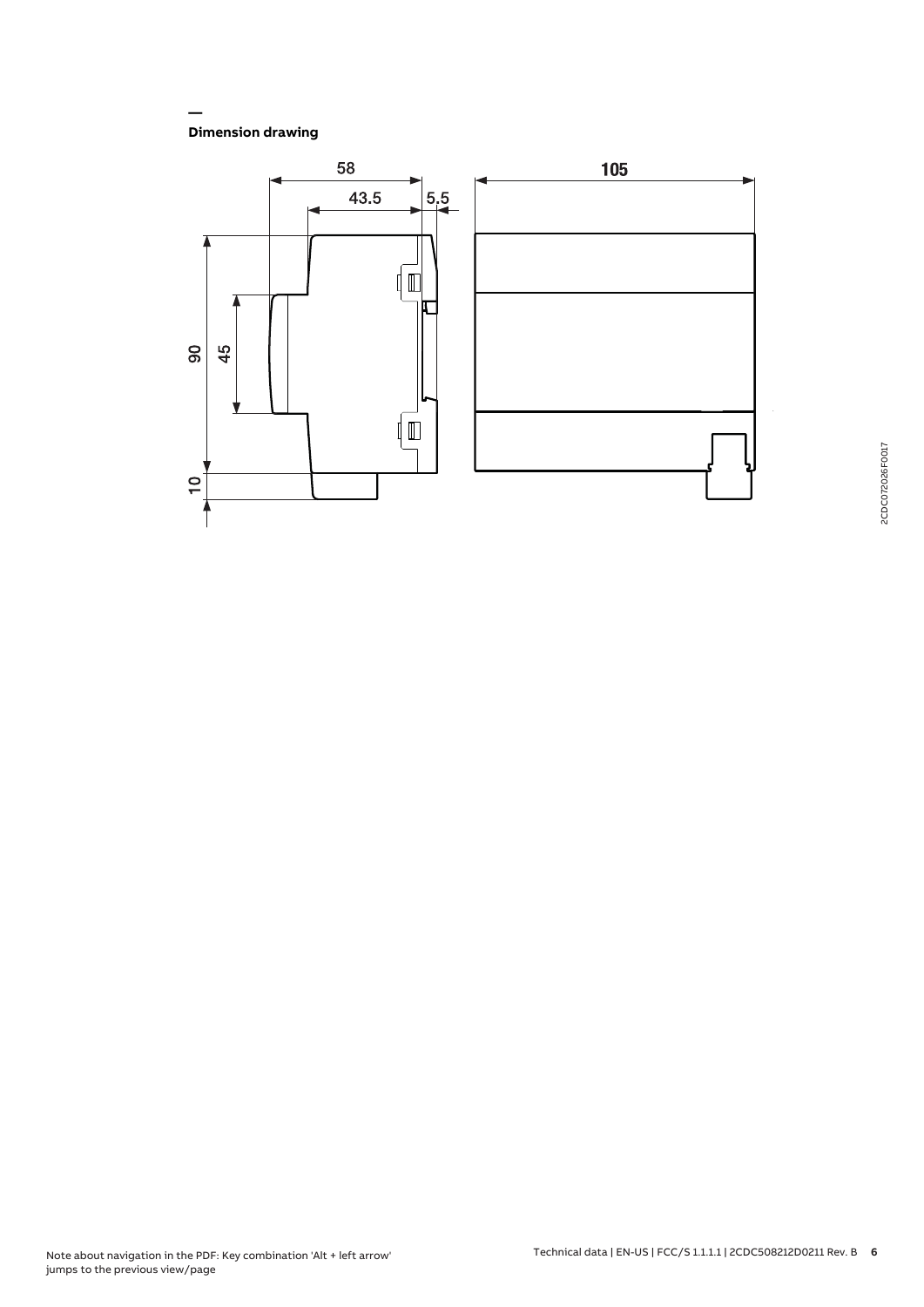**Connection diagram**

**—**



## **— Legend**

- **1** Label carriers
- **2** Programming LED
- **3** Programming button
- **4** Bus connection terminal
- **5** Cover cap
- **7** Valve output
- **8** Valve output
- **9** Fan output
- **10** Auxiliary relay
- **6** Input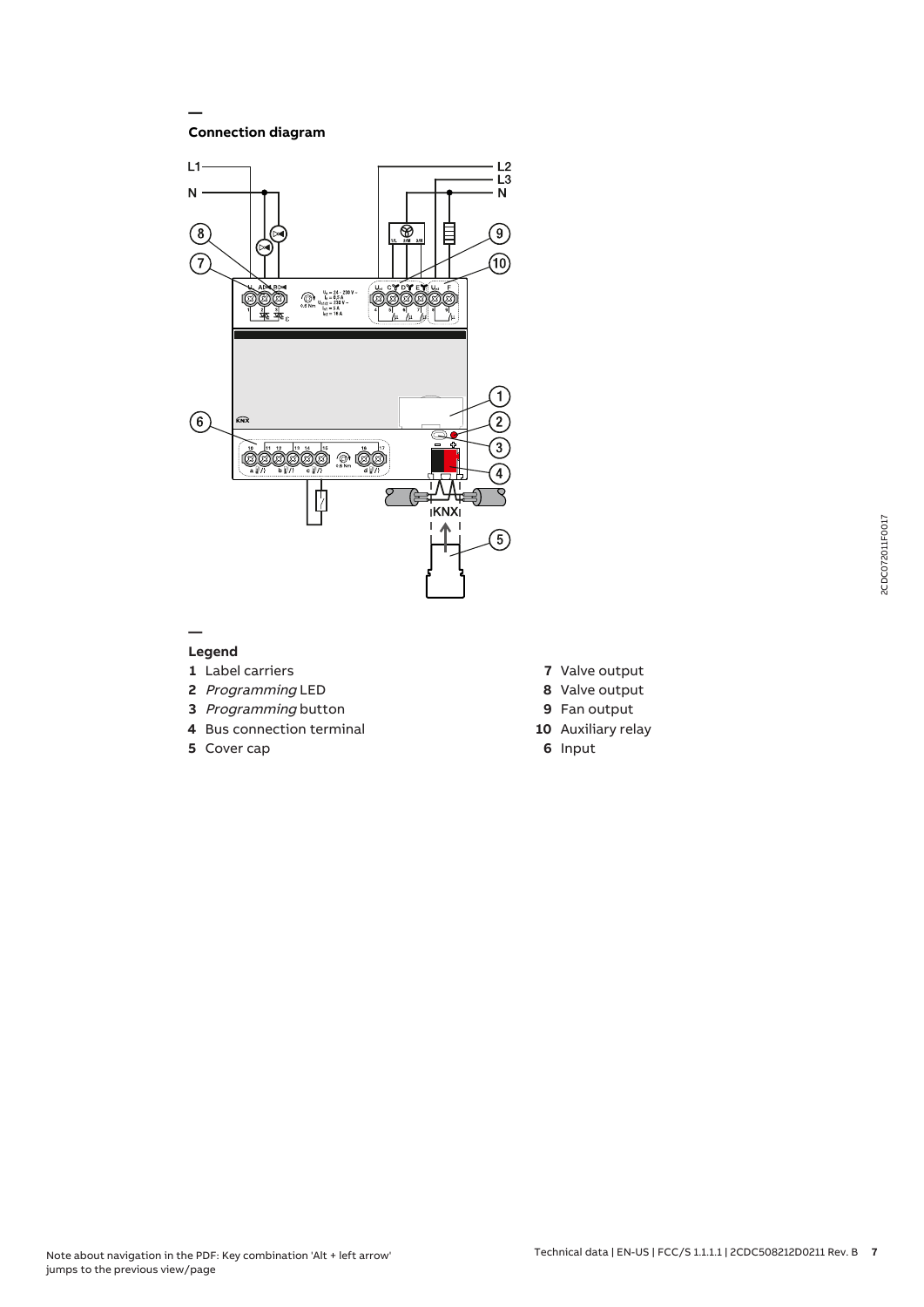# **Operating and display elements**

**—**

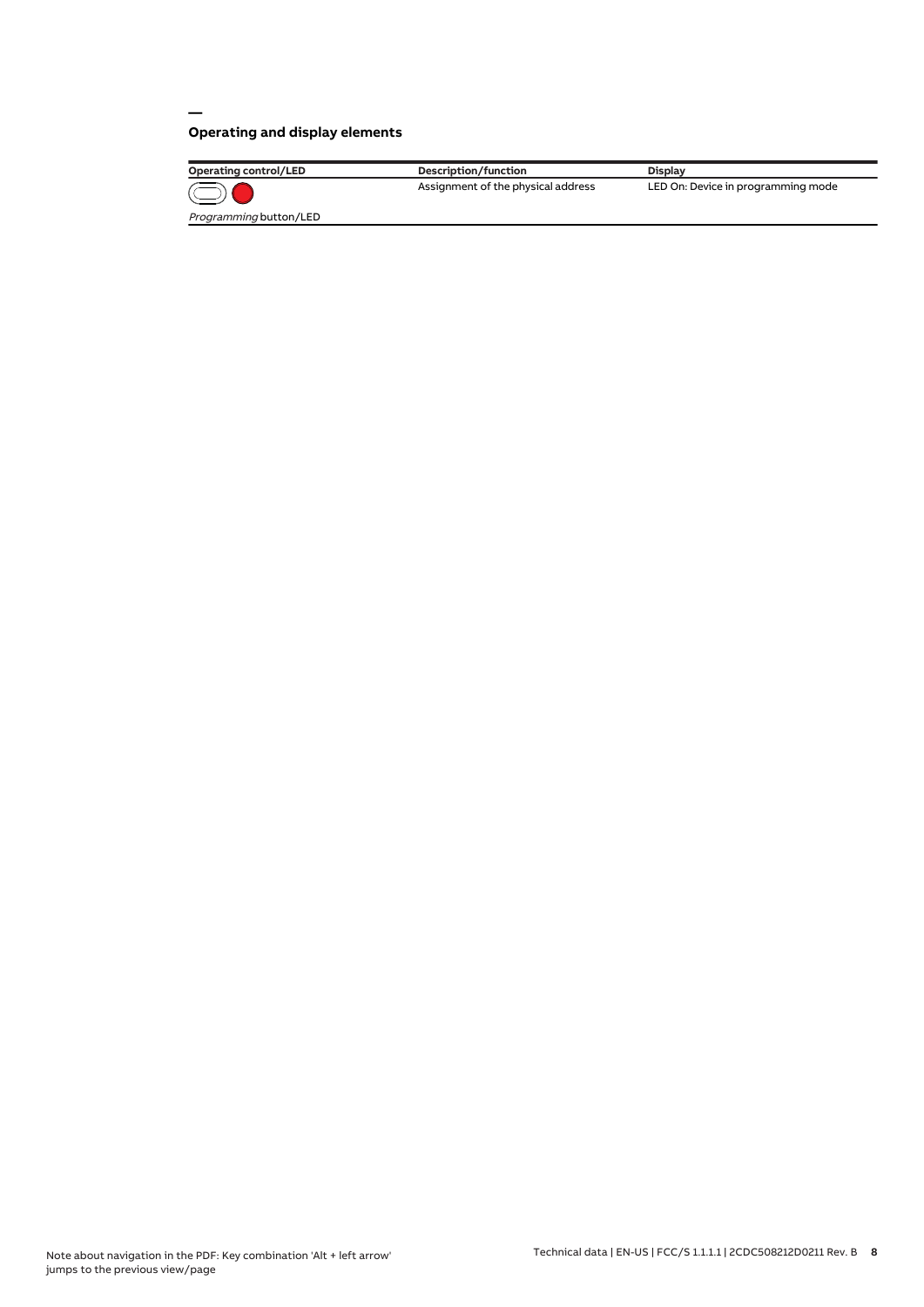## **— General technical data**

| <b>Device</b>                        | <b>Dimensions</b>                                                       | $90 \times 105 \times 63.5$ mm (H x W x D)                                |
|--------------------------------------|-------------------------------------------------------------------------|---------------------------------------------------------------------------|
|                                      | Mounting width in space units                                           | 6 modules, 17.5 mm each                                                   |
|                                      | Weight                                                                  | 0.23 kg                                                                   |
|                                      | Mounting position                                                       | Any                                                                       |
|                                      | Mounting variant                                                        | 35 mm mounting rail                                                       |
|                                      | Design                                                                  | proM                                                                      |
|                                      | Degree of protection                                                    | IP 20                                                                     |
|                                      | Protection class                                                        | Ш                                                                         |
|                                      | Overvoltage category                                                    | Ш                                                                         |
|                                      | Pollution degree                                                        | $\mathsf{S}$                                                              |
| <b>Materials</b>                     | Housing                                                                 | Polycarbonate, Makrolon FR6002, halogen free                              |
| <b>Material note</b>                 | Fire classification                                                     | Flammability V-0                                                          |
| <b>Electronics</b>                   | Rated voltage, bus                                                      | 30 V DC                                                                   |
|                                      | Voltage range, bus                                                      | 21  31 V DC                                                               |
|                                      | Current consumption, bus                                                | $<$ 12 mA                                                                 |
|                                      | Power loss, device                                                      | $\leq 3 W$                                                                |
|                                      | Power loss, bus                                                         | $\leq$ 0.25 W                                                             |
|                                      | Power loss, relay output 16 A                                           | $\leq 1 W$                                                                |
|                                      | Power loss, relay output 5 A                                            | $\leq 0.6$ W                                                              |
|                                      | Power loss, fan outputs                                                 | $\leq$ 1.2 W                                                              |
|                                      | Power loss, valve outputs                                               | $\leq$ 1.2 W                                                              |
|                                      | KNX safety extra low voltage                                            | <b>SELV</b>                                                               |
| <b>Connections</b>                   | Connection type, KNX bus                                                | Plug-in terminal                                                          |
|                                      | Cable diameter, KNX bus                                                 | 0.6  0.8 mm, solid                                                        |
|                                      | Connection type, inputs/outputs                                         | Screw terminal with universal head (PZ 1)                                 |
|                                      | Pitch                                                                   | 6.35 mm                                                                   |
|                                      | Tightening torque, screw terminals                                      | $0.50.6$ Nm                                                               |
|                                      | Conductor cross-section, flexible                                       | $1 \times (0.2  4 mm2) / 2 \times (0.2  2.5 mm2)$                         |
|                                      | Conductor cross section, rigid                                          | $1 \times (0.26 \text{ mm}^2) / 2 \times (0.24 \text{ mm}^2)$             |
|                                      | Conductor cross section with wire end ferrule without<br>plastic sleeve | $1 \times (0.252.5 \text{ mm}^2)$                                         |
|                                      | Conductor cross section with wire end ferrule with<br>plastic sleeve    | $1 \times (0.254 \text{ mm}^2)$                                           |
|                                      | Conductor cross section with TWIN wire end ferrule                      | $1 \times (0.52.5)$ mm <sup>2</sup> )                                     |
|                                      | Length, wire end ferrule contact pin                                    | $\geq 10$ mm                                                              |
| <b>Certificates and declarations</b> | Declaration of conformity CE                                            | → 2CDK508221D2701                                                         |
| <b>Ambient conditions</b>            | Operation                                                               | $-5+45$ °C                                                                |
|                                      | Transport                                                               | $-25+70 °C$                                                               |
|                                      | Storage                                                                 | $-25+55$ °C                                                               |
|                                      | Humidity                                                                | $\leq$ 95 %                                                               |
|                                      | Condensation allowed                                                    | No                                                                        |
|                                      | Atmospheric pressure                                                    | $\geq$ 80 kPa (corresponds to air pressure at 2,000 m above sea<br>level) |

## **— Inputs**

| <b>Rated values</b>     | Number of inputs                         | 4                      |
|-------------------------|------------------------------------------|------------------------|
|                         | Inputs for analog room control unit      | 1 (input a)            |
| <b>Contact scanning</b> | Scanning current                         | $\leq 1$ mA            |
|                         | Scanning voltage                         | $\leq$ 12 V DC         |
| <b>Resistance</b>       | Selection                                | User-defined           |
|                         | PT 1.000                                 | 2-conductor technology |
|                         | PT100                                    | 2-conductor technology |
|                         | KT                                       | 1k                     |
|                         | <b>KTY</b>                               | 2k                     |
|                         | <b>NI</b>                                | 1k                     |
|                         | NTC                                      | 10k, 20k               |
| Cable length            | Between sensor and device input, one-way | $\leq 100$ m           |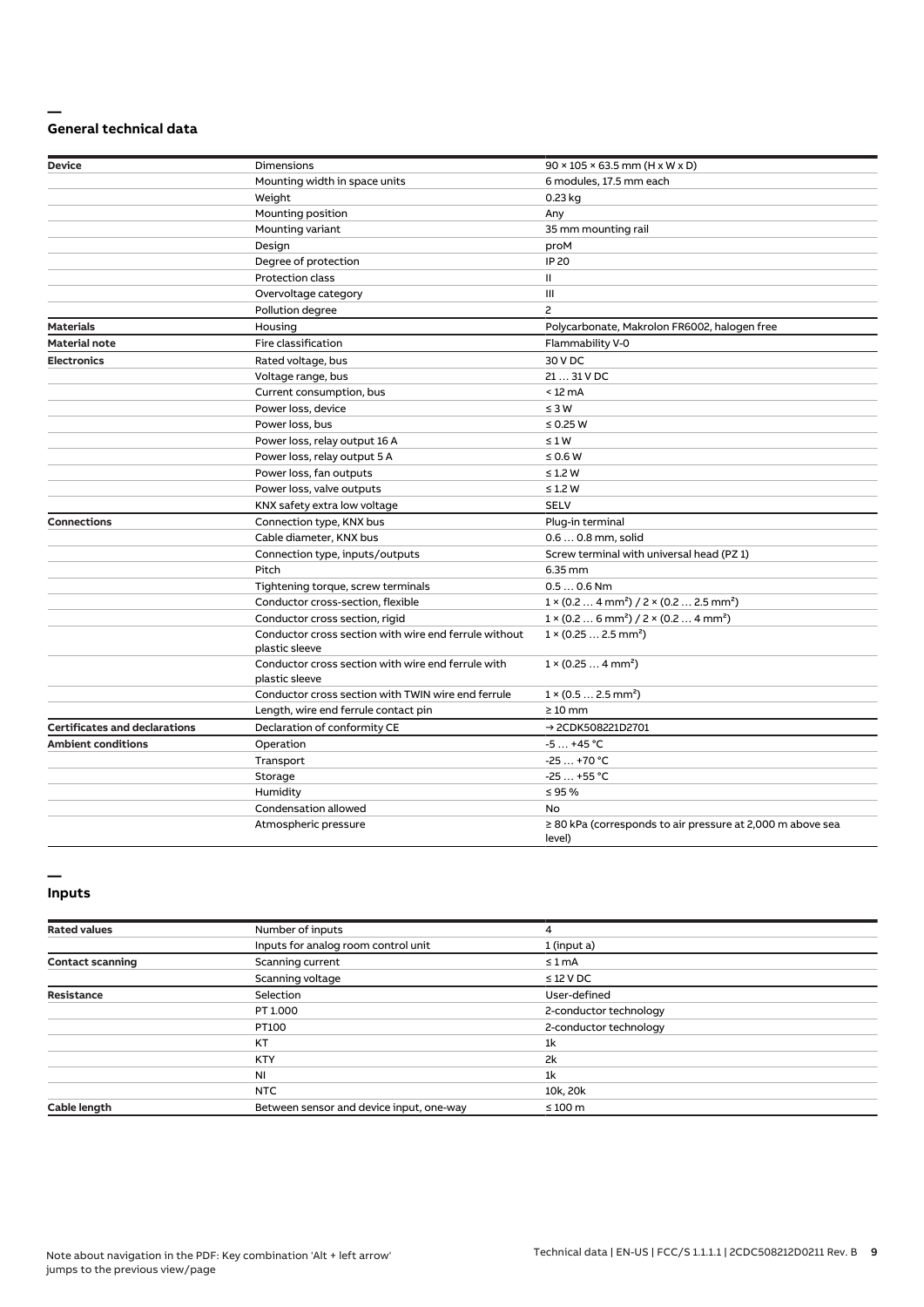## **— Valve outputs – thermoelectric, PWM**

| <b>Rated values</b> | Number of outputs                                |                                   |
|---------------------|--------------------------------------------------|-----------------------------------|
|                     | Non-floating                                     | Yes                               |
|                     | Rated voltage U <sub>n</sub>                     | 230 V AC                          |
|                     | Voltage range                                    | 24  230 V AC                      |
|                     | Rated frequency                                  | 50/60 Hz                          |
|                     | Rated current I <sub>n</sub>                     | 0.5A                              |
|                     | Continuous current at T. Up to 20 °C             | 0.25 A resistive load per output  |
|                     | Continuous current at T <sub>u</sub> Up to 45 °C | 0.15 A resistive load per output  |
|                     | Inrush current at T <sub>u</sub> Up to 45 °C     | $\leq$ 1.6 A (for 10 s)           |
|                     |                                                  | $T_{\rm u}$ = Ambient temperature |
|                     | Minimum load (per output)                        | 1.2W                              |
|                     |                                                  |                                   |

**—**

## **Valve outputs – motor-driven, 3-point**

| <b>Rated values</b> | Number of outputs                                |                                   |
|---------------------|--------------------------------------------------|-----------------------------------|
|                     | Non-floating                                     | Yes                               |
|                     | Rated voltage U <sub>n</sub>                     | 230 V AC                          |
|                     | Voltage range                                    | 24  230 V AC                      |
|                     | Rated frequency                                  | 50/60 Hz                          |
|                     | Rated current I <sub>n</sub>                     | 0.5A                              |
|                     | Continuous current at T <sub>u</sub> Up to 20 °C | 0.25 A resistive load per channel |
|                     | Continuous current at T <sub>u</sub> Up to 45 °C | 0.15 A resistive load per channel |
|                     | Inrush current at T <sub>u</sub> Up to 45 °C     | $\leq$ 1.6 A (for 10 s)           |
|                     |                                                  | $T_{\rm u}$ = Ambient temperature |
|                     | Minimum load (per output)                        | 1.2 VA                            |

**—**

#### **Fan outputs – relays 5 A**

| <b>Rated values</b>         | Number of outputs                                          | 3                                |
|-----------------------------|------------------------------------------------------------|----------------------------------|
|                             | Rated voltage U.                                           | 230 V AC                         |
|                             | Rated current I <sub>n</sub> (per output)                  | 5A                               |
|                             | Rated frequency                                            | 50/60 Hz                         |
|                             | Back-up protection                                         | $\leq 6A$                        |
|                             | Relay type                                                 | Bi-stable                        |
| <b>Switching currents</b>   | AC-1 operation (cos $\varphi$ = 0.8)                       | $\leq$ 5 A                       |
|                             | Switching current at 24 V AC                               | $\geq$ 0.01 A                    |
|                             | Switching current at 24 V DC (resistive load)              | $\leq$ 5 A                       |
|                             | Switching current at 5 V AC                                | $\geq$ 0.02 A                    |
|                             | Switching current at 12 V AC                               | $\geq 0.01$ A                    |
|                             | Switching current at 24 V AC                               | ≥ 0.007 A                        |
| <b>Service life</b>         | Mechanical service life                                    | $\geq 10^7$ switching operations |
|                             | AC-1 operation (cos $\varphi$ = 0.8)                       | $\geq 10^5$ switching operations |
| <b>Switching operations</b> | Switching operations per minute when one relay<br>switches | $\leq 500$                       |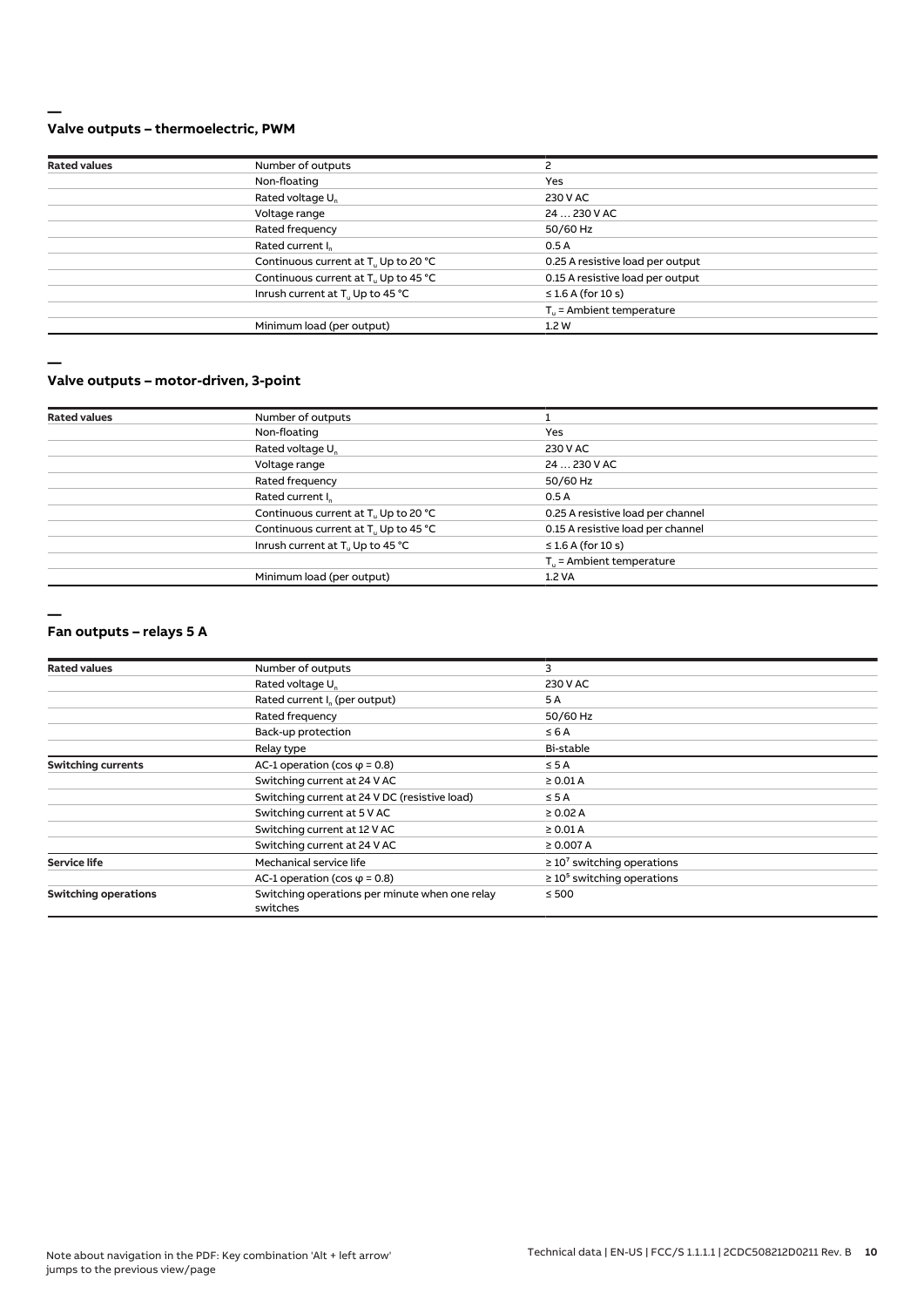## **— Outputs – relays 16 A**

| <b>Rated values</b>         | Number of outputs                                          |                                                 |  |
|-----------------------------|------------------------------------------------------------|-------------------------------------------------|--|
|                             | Rated voltage U <sub>n</sub>                               | 230 V AC                                        |  |
|                             | Rated current I <sub>n</sub> (per output)                  | 16 A                                            |  |
|                             | Rated frequency                                            | 50/60 Hz                                        |  |
| <b>Switching currents</b>   | AC-1 operation (cos $\varphi$ = 0.8)                       | $\leq 16$ A                                     |  |
|                             | AC-3 operation (cos $\varphi$ = 0.45)                      | $\leq 6A$                                       |  |
|                             | Fluorescent lighting load AX                               | $\leq 6$ AX                                     |  |
|                             | Switching current at 24 V DC (resistive load)              | $\leq 16$ A                                     |  |
|                             | Switching current at 5 V AC                                | $\geq 0.1$ A                                    |  |
|                             | Switching current at 12 V AC                               | $\geq 0.1$ A                                    |  |
|                             | Switching current at 24 V AC                               | $\geq 0.1$ A                                    |  |
| <b>Service life</b>         | Mechanical service life                                    | $\geq$ 3 × 10 <sup>6</sup> switching operations |  |
|                             | AC-1 operation (cos $\varphi$ = 0.8)                       | $\geq 10^5$ switching operations                |  |
| <b>Switching operations</b> | Switching operations per minute when one relay<br>switches | $\leq 500$                                      |  |

# **—**

# **Device type**

| Device type | Fan Coil Controller               | FCC/S 1.1.1.1                                        |  |
|-------------|-----------------------------------|------------------------------------------------------|--|
|             | Application                       | Fan Coil Unit Controller, PWM/                       |  |
|             |                                   | $\ldots$ = current version number of the application |  |
|             | Maximum number of group objects   | 114                                                  |  |
|             | Maximum number of group addresses | 255                                                  |  |
|             | Maximum number of assignments     | 255                                                  |  |

# **Note**

Observe software information on the website → www.abb.com/knx.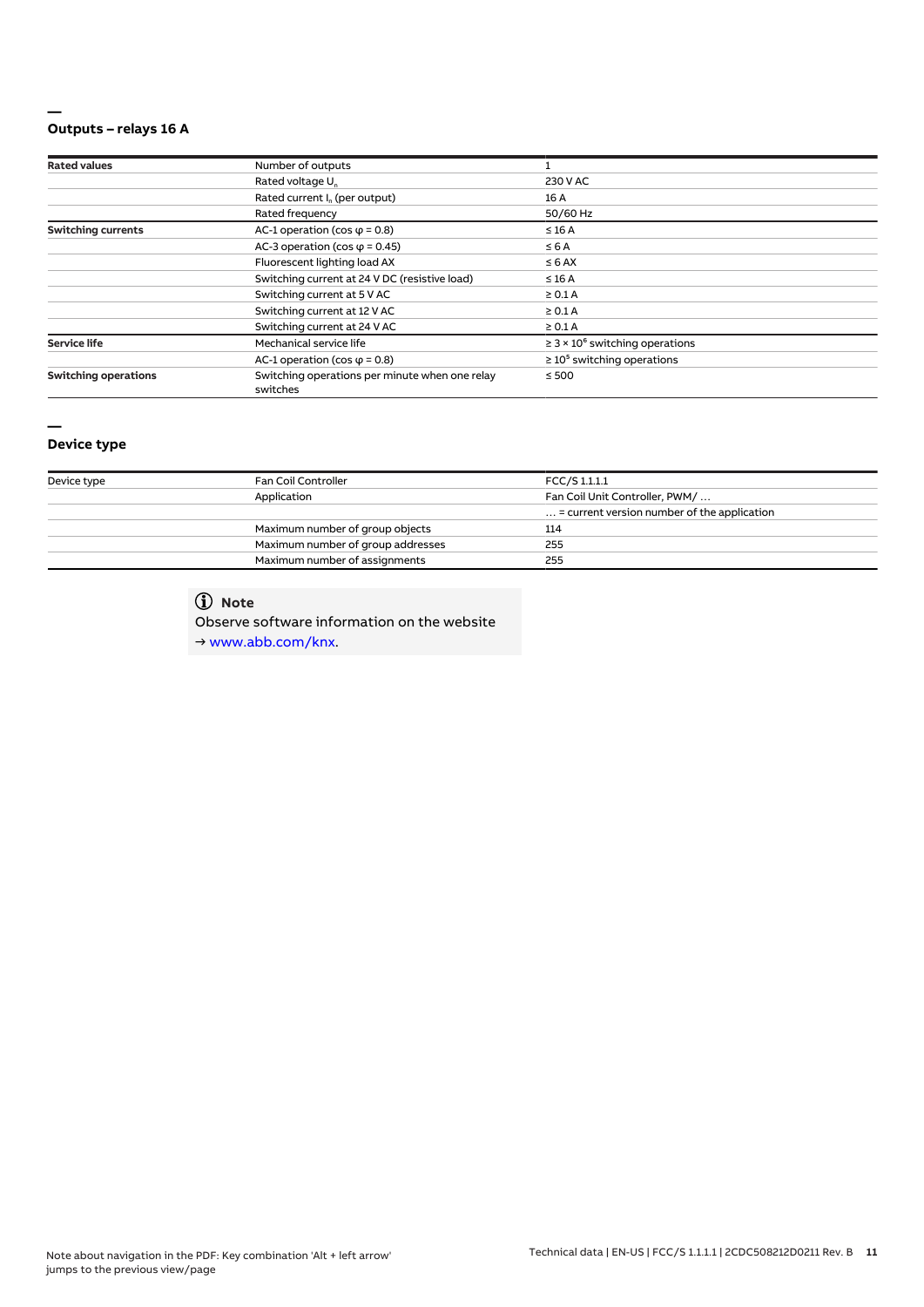## **— Ordering details**

| <b>Description</b>  | МW | Type          | Order no.       | Packaging<br>[pcs.] | Weight (incl.<br>packaging)<br>[kg] |
|---------------------|----|---------------|-----------------|---------------------|-------------------------------------|
| Fan Coil Controller |    | FCC/S 1.1.1.1 | 2CDG110210R0011 |                     | 0.23                                |